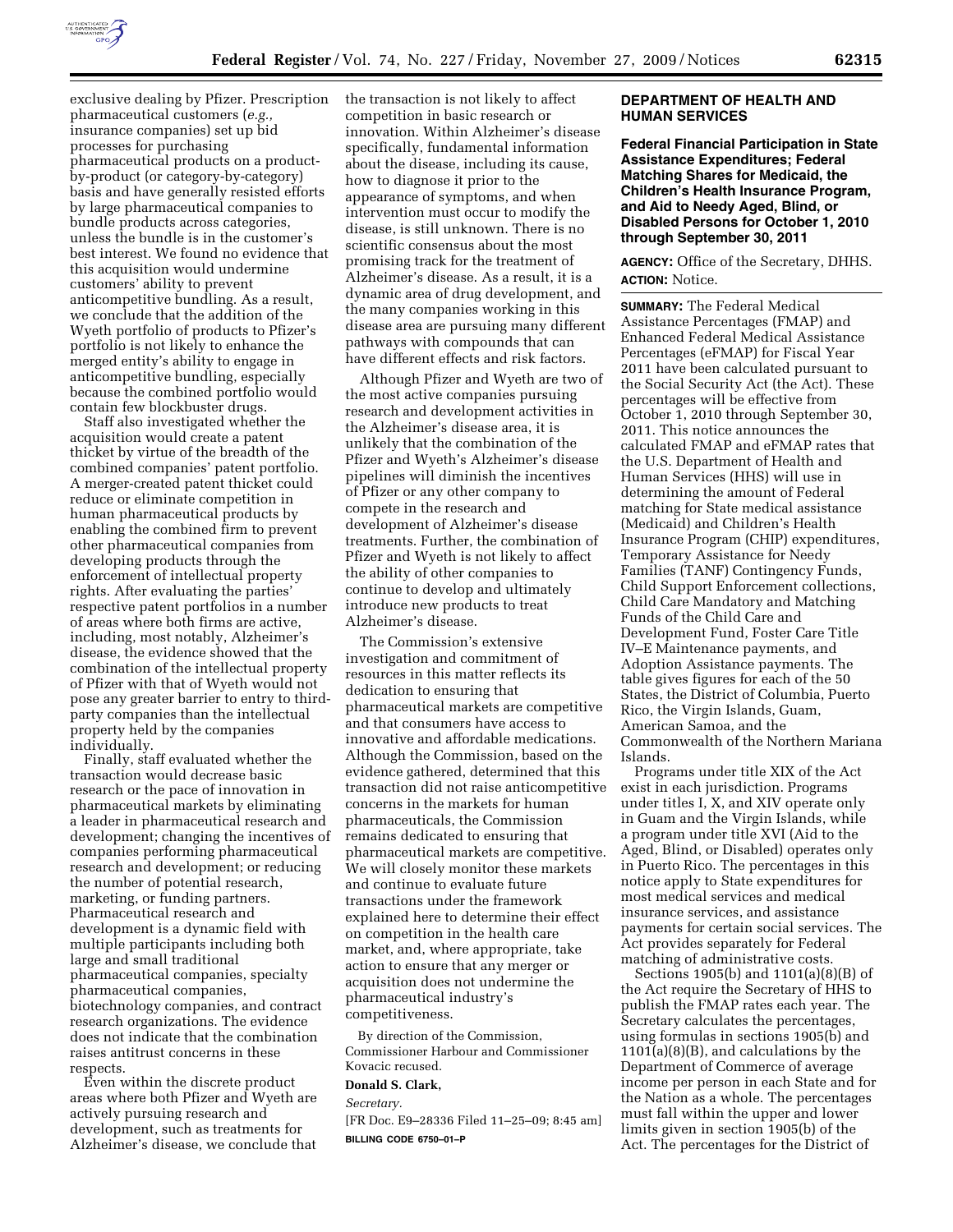Columbia, Puerto Rico, the Virgin Islands, Guam, American Samoa, and the Northern Mariana Islands are specified in statute, and thus are not based on the statutory formula that determines the percentages for the 50 States.

Section 1905(b) of the Act specifies the formula for calculating FMAPs as follows:

''Federal medical assistance percentage'' for any State shall be 100 per centum less the State percentage; and the State percentage shall be that percentage which bears the same ratio to 45 per centum as the square of the per capita income of such State bears to the square of the per capita income of the continental United States (including Alaska) and Hawaii; except that (1) the Federal medical assistance percentage shall in no case be less than 50 per centum or more than 83 per centum, (2) the Federal medical assistance percentage for Puerto Rico, the Virgin Islands, Guam, the Northern Mariana Islands, and American Samoa shall be 50 per centum.

Section 4725(b) of the Balanced Budget Act of 1997 amended section 1905(b) to provide that the FMAP for the District of Columbia for purposes of titles XIX and XXI shall be 70 percent.

For the District of Columbia, we note under the table of FMAPs that other rates may apply in certain other programs. In addition, we note the rate that applies for Puerto Rico, the Virgin Islands, Guam, American Samoa, and the Commonwealth of the Northern Mariana Islands in certain other programs pursuant to section 1118 of the Act.

Section 2105(b) of the Act specifies the formula for calculating the eFMAP rates as follows:

The ''enhanced FMAP'', for a State for a fiscal year, is equal to the Federal medical assistance percentage (as defined in the first sentence of section 1905(b)) for the State increased by a number of percentage points equal to 30 percent of the number of percentage points by which (1) such Federal medical assistance percentage for the State, is less than (2) 100 percent; but in no case shall the enhanced FMAP for a State exceed 85 percent.

The eFMAP rates are used in the Children's Health Insurance Program under Title XXI, and in the Medicaid program for certain children for expenditures for medical assistance described in sections 1905(u)(2) and 1905(u)(3) of the Act. There is no

specific requirement to publish the eFMAP rates. We include them in this notice for the convenience of the States.

**DATES:** *Effective Dates:* The percentages listed will be effective for each of the four quarter-year periods beginning October 1, 2010 and ending September 30, 2011.

**FOR FURTHER INFORMATION CONTACT:** 

Carrie Shelton, Office of Health Policy, Office of the Assistant Secretary for Planning and Evaluation, Room 447D– Hubert H. Humphrey Building, 200 Independence Avenue, SW., Washington, DC 20201, (202) 690–6870.

(Catalog of Federal Domestic Assistance Program Nos. 93.558: TANF Contingency Funds; 93.563: Child Support Enforcement; 93.596: Child Care Mandatory and Matching Funds of the Child Care and Development Fund; 93.658: Foster Care Title IV–E; 93.659: Adoption Assistance; 93.769: Ticket-to-Work and Work Incentives Improvement Act (TWWIIA) Demonstrations to Maintain Independence and Employment; 93.778: Medical Assistance Program; 93.767: Children's Health Insurance Program)

Dated: November 20, 2009. **Kathleen Sebelius,**  *Secretary.* 

FEDERAL MEDICAL ASSISTANCE PERCENTAGES AND ENHANCED FEDERAL MEDICAL ASSISTANCE PERCENTAGES, EFFECTIVE OCTOBER 1, 2010–SEPTEMBER 30, 2011

[Fiscal year 2011]

| State | Federal medical<br>assistance<br>percentages | Enhanced federal<br>medical assistance<br>percentages |
|-------|----------------------------------------------|-------------------------------------------------------|
|       | 68.54                                        | 77.98                                                 |
|       | 50.00                                        | 65.00                                                 |
|       | 50.00                                        | 65.00                                                 |
|       | 65.85                                        | 76.10                                                 |
|       | 71.37                                        | 79.96                                                 |
|       | 50.00                                        | 65.00                                                 |
|       | 50.00                                        | 65.00                                                 |
|       | 50.00                                        | 65.00                                                 |
|       | 53.15                                        | 67.21                                                 |
|       | 70.00                                        | 79.00                                                 |
|       | 55.45                                        | 68.82                                                 |
|       | 65.33                                        | 75.73                                                 |
|       | 50.00                                        | 65.00                                                 |
|       | 51.79                                        | 66.25                                                 |
| Idaho | 68.85                                        | 78.20                                                 |
|       | 50.20                                        | 65.14                                                 |
|       | 66.52                                        | 76.56                                                 |
|       | 62.63                                        | 73.84                                                 |
|       | 59.05                                        | 71.34                                                 |
|       | 71.49                                        | 80.04                                                 |
|       | 63.61                                        | 74.53                                                 |
|       | 63.80                                        | 74.66                                                 |
|       | 50.00                                        | 65.00                                                 |
|       | 50.00                                        | 65.00                                                 |
|       | 65.79                                        | 76.05                                                 |
|       | 50.00                                        | 65.00                                                 |
|       | 74.73                                        | 82.31                                                 |
|       | 63.29                                        | 74.30                                                 |
|       | 66.81                                        | 76.77                                                 |
|       | 58.44                                        | 70.91                                                 |
|       | 51.61                                        | 66.13                                                 |
|       | 50.00                                        | 65.00                                                 |
|       | 50.00                                        | 65.00                                                 |